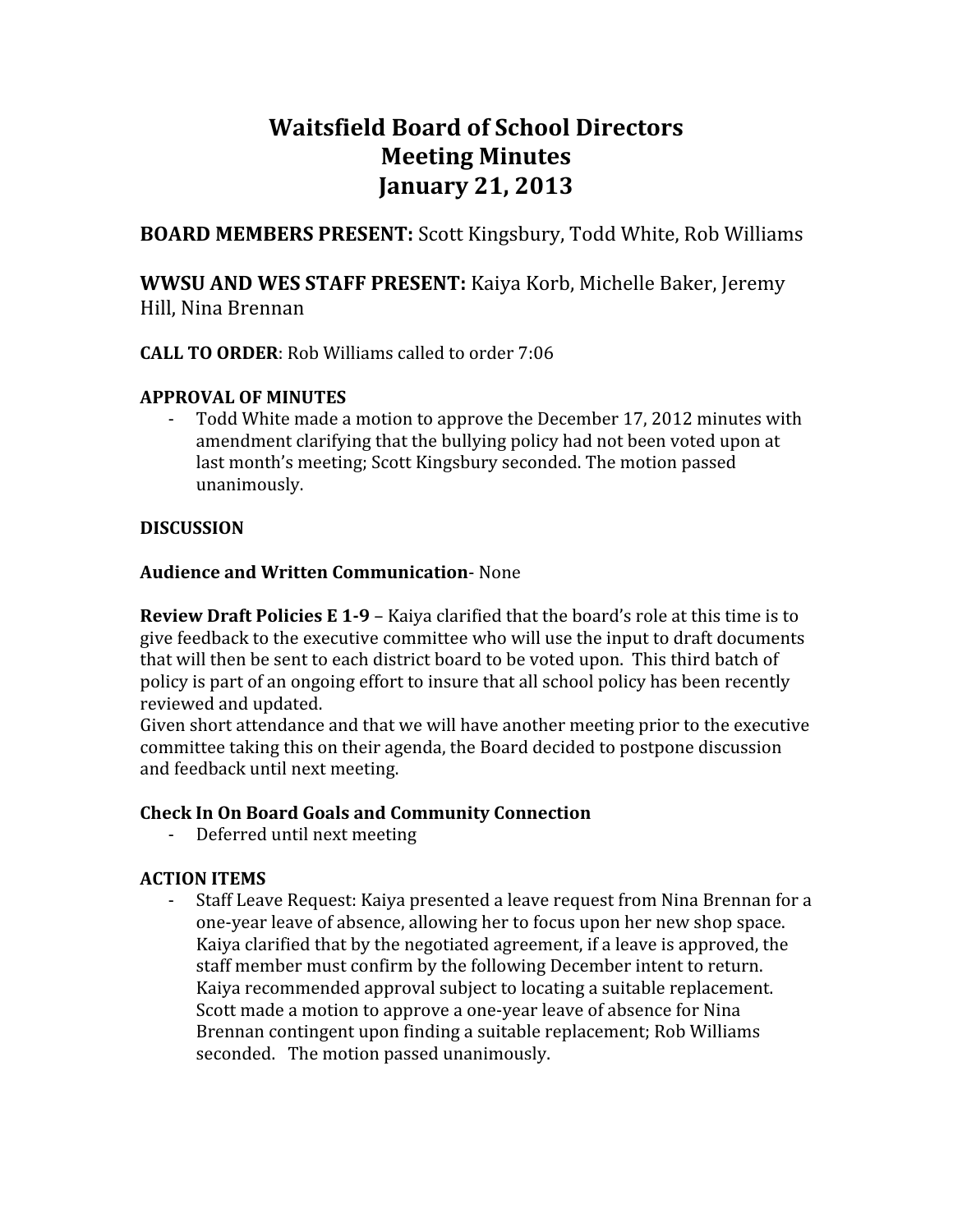- ‐ F‐32 R Prevention of Bullying of Students Kaiya confirmed this policy matches practices already in place at the school; adopting this policy provides clarity to all on those practices and consistency throughout our supervisory union. Scott moved to approve the policy and Todd White seconded. The motion passed unanimously.
- ‐ FY 2013‐2014 Budget: 10.4% decrease in revenues coupled with 6.3% increase in expenses results in a budget that will require two votes. Fixed expenses area significant component of the budget such as health increase, transportation budget, preschool partnership etc. Other items are direct responses to student needs. Loss of one‐time offsetting revenues have created apparent spike; prior year prudence actually contributes to the perceived "spike"—other schools with higher per pupil costs don't have two votes as they have had more continual budget increases. Rob moved to approve 2013‐2014 budget of \$2,306,624; Scott seconded. The motion passed unanimously.
- ‐ Content of annual report was discussed. Kaiya recommends we include a detailed summary that the Board has previously reviewed with summary of line‐item changes. Rob expressed concern that all materials be accessible and understandable for public review. Kaiya to share draft report individually with Board members.
- ‐ Warning for the annual school meeting: technical advice from DOE and statutory language was considered in drafting the warning, which includes the two‐ vote language. Rob noted that we need to provide a heads up to the meeting moderator regarding the two ‐vote guidance. Todd moved to approve the warning; Scott second. The motion passed unanimously.
- ‐ Tuition rate: Michelle Baker recommended a tuition rate of \$12,000, representing a \$1000 decrease. This recommendation is derived from a formula provided by DOE, which excludes Special Ed and transportation costs. Our policy is only to accept students who do not have a local program available, thus, we generally do not have tuition students. Todd White moved to approve the recommended tuition rate of \$12,000 as calculated under the state required formula; Scott seconded. The motion passed unanimously.
- ‐ Pre‐School enrollment Kaiya does not anticipate confronting the maximum enrollment in either class next year. The practical limit is 12 although the maximum license enrollment is 15. Currently, we anticipate 6‐7 for 3yr old program and about 10 children for the 4‐yr class. Scott moved to approve maximum for any preschool class of 12; Todd seconded. The motion passed unanimously.